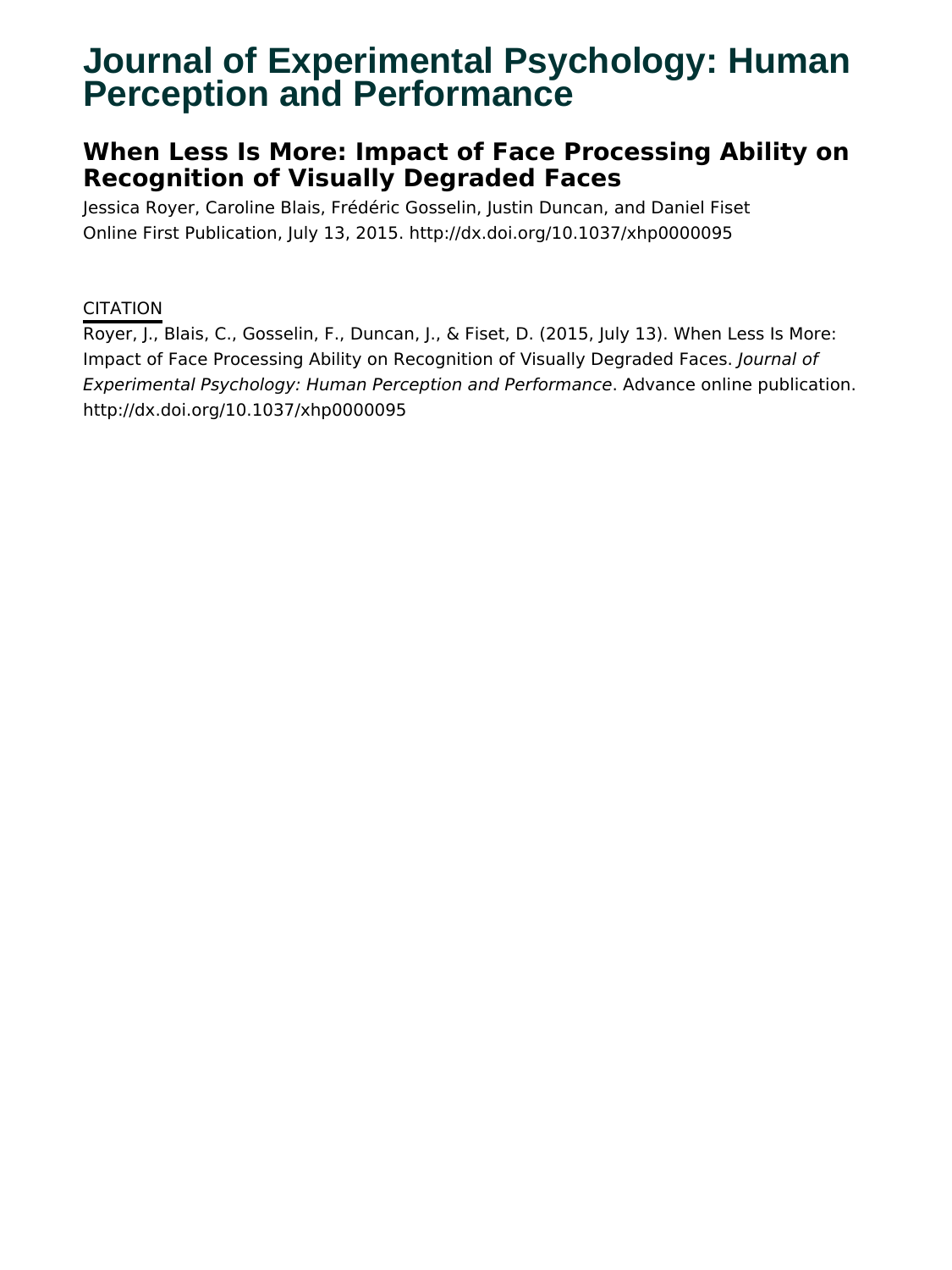### OBSERVATION

## When Less Is More: Impact of Face Processing Ability on Recognition of Visually Degraded Faces

Jessica Royer and Caroline Blais Université du Québec en Outaouais

Justin Duncan Université du Québec en Outaouais and Université du Québec À Montréal

Frédéric Gosselin Université de Montréal

Daniel Fiset Université du Québec en Outaouais

It is generally thought that faces are perceived as indissociable wholes. As a result, many assume that hiding large portions of the face by the addition of noise or by masking limits or qualitatively alters natural "expert" face processing by forcing observers to use atypical processing mechanisms. We addressed this question by measuring face processing abilities with whole faces and with Bubbles (Gosselin & Schyns, 2001), an extreme masking method thought by some to bias the observers toward the use of atypical processing mechanisms by limiting the use of whole-face strategies. We obtained a strong and negative correlation between individual face processing ability and the number of bubbles  $(r = -.79)$ , and this correlation remained strong even after controlling for general visual/cognitive processing ability  $(r_{\text{partial}} = -.72)$ . In other words, the better someone is at processing faces, the fewer facial parts they need to accurately carry out this task. Thus, contrary to what many researchers assume, face processing mechanisms appear to be quite insensitive to the visual impoverishment of the face stimulus.

*Keywords:* bubbles, individual differences, face processing, holistic processing, psychophysics

*Supplemental materials:* http://dx.doi.org/10.1037/xhp0000095.supp

The idea that faces are recognized as a whole instead of as a collection of features is widespread in the literature (e.g., DeGutis, Wilmer, Mercado, & Cohan, 2013; Farah, Wilson, Drain, & Tanaka, 1998; Maurer, Grand, & Mondloch, 2002; Richler &

Jessica Royer and Caroline Blais, Departement de Psychoéducation et Psychologie, Université du Québec en Outaouais; Frédéric Gosselin, Département de Psychologie, Université de Montréal; Justin Duncan, Departement de Psychoéducation et Psychologie, Université du Québec en Outaouais and Département de Psychologie, Université du Québec a` Montréal; and Daniel Fiset, Departement de Psychoéducation et Psychologie, Université du Québec en Outaouais.

This work was supported by grants from the Natural Sciences and Engineering Research Council of Canada (NSERC) to Daniel Fiset, Caroline Blais, and Frédéric Gosselin and by scholarships from the NSERC to Jessica Royer and from the Centre de Recherche en Neuropsychologie et Cognition (CERNEC) to Justin Duncan. We thank Brad Duchaine for graciously sending the CFMT, CFPT, CCMT, CHMT, and stimuli for the HMT.

Gauthier, 2014; but see Gold, Mundy & Tjan, 2012; Sekuler, Gaspar, Gold, & Bennett, 2004). A recurrent corollary of this hypothesis is that hiding large portions of the face by adding noise or by masking limits or qualitatively alters natural face processing (e.g., Macke & Wichmann, 2010; Orban de Xivry, Ramon, Lefèvre, & Rossion, 2008; Rossion & Boremance, 2008). However, this remains entirely speculative and has not yet been tested empirically.

One of the most extreme versions of the masking procedures, that is, the Bubbles technique (Gosselin & Schyns, 2001), has been cited many times as a way to force atypical face processing strategies such as feature-based processing (e.g., Neath & Itier, 2014; Pellicano, 2008; Rossion, 2009, 2014) or attention to local cues (e.g., Goffaux & Rossion, 2006; Murray & Gold, 2004; Piepers & Robbins, 2012; Song, Kawabe, Hakoda, & Du, 2012; Thurman, Giese, & Grossman, 2010; Vuilleumier, 2005). Bubblized stimuli are presented through a restricted number of small apertures. It is important to note that to ensure the presence of identification errors, the number of apertures is adjusted: The better a participant is with bubblized stimuli, the less visual information is made available to them. Considerable individual differences exist in the number of bubbles required to complete a given task (e.g., Adolphs et al., 2005; Butler, Blais, Gosselin, Bub, &

Correspondence concerning this article should be addressed to Daniel Fiset, Departement de Psychoéducation et Psychologie, Université du Québec en Outaouais, 283 Boulevard Alexandré, Gatineau, Quebec, Canada J8X3X7. E-mail: daniel.fiset@uqo.ca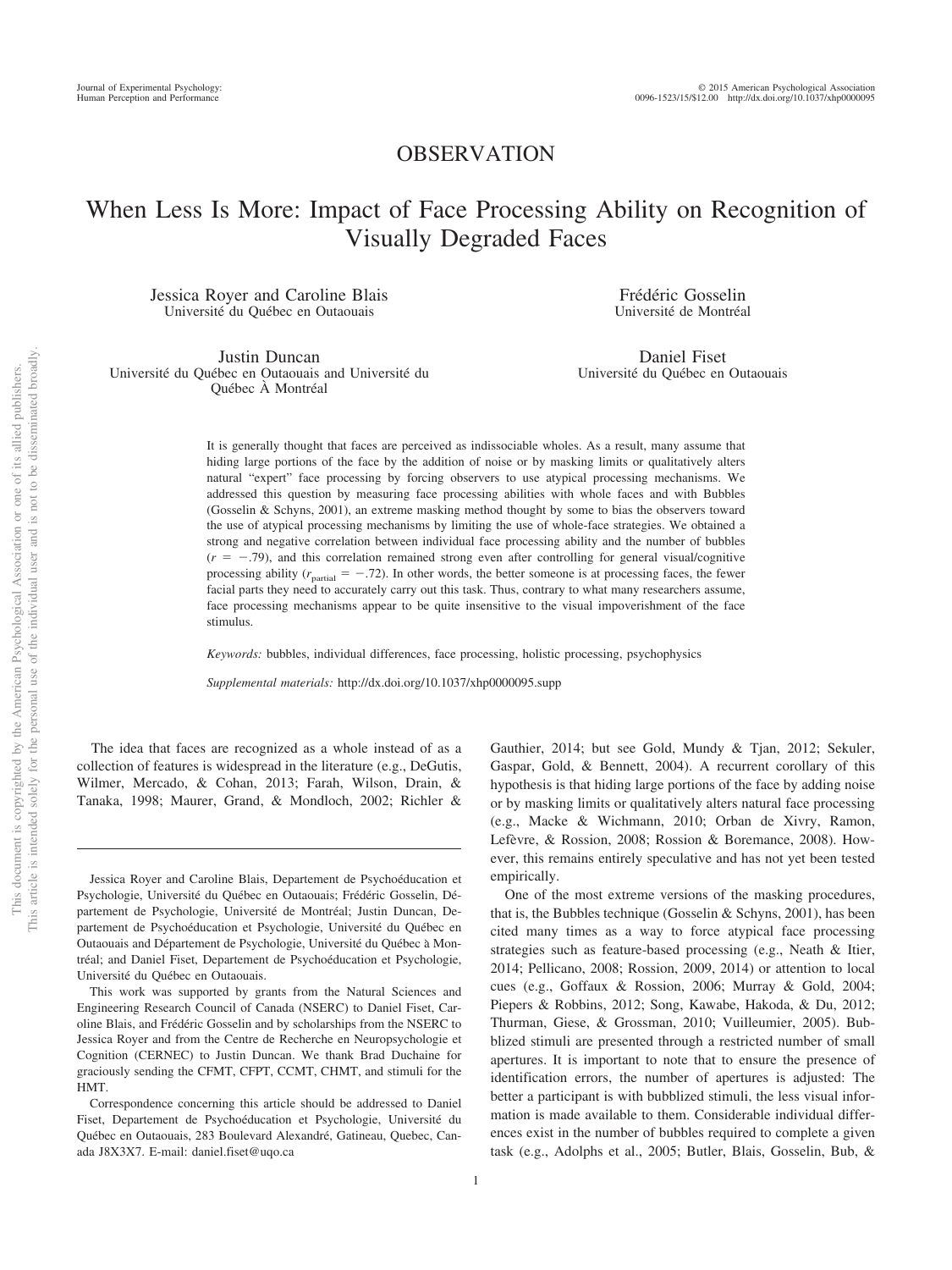Fiset, 2010; Caldara et al., 2005), as well as in face-specific abilities (e.g., DeGutis et al., 2013; Richler, Cheung, & Gauthier, 2011; Wang, Li, Fang, Tian, & Liu, 2012). If visually altering the stimulation does bias observers toward the use of atypical face processing mechanisms, there is no a priori reason to believe that the ability with these atypical/unpracticed strategies will be highly correlated with the typical ones used with whole-face stimuli, especially if general visual/cognitive mechanisms are removed from the equation. In the present study, we correlated the number of bubbles a participant needs to accurately recognize a face with the performance in three tasks in which the whole face stimulus is available. Because many consider face processing as the byproduct of both general visual/cognitive abilities and face-specific abilities, we factored out the former with a partial correlation analysis (see Wang et al., 2012, for a similar logic). This analysis allows us to conclude that a large amount of variance in facespecific abilities is captured even when the facial stimuli are visually degraded. These results offer interesting insight about how face recognizers of varying ability differ in the way they process faces.

#### **General Method**

#### **Participants**

Thirty-five Caucasian, right-handed participants (between the ages of 18 and 34;  $M = 23.63$ ,  $SD = 4.05$ ) completed seven tests for this study: three face recognition tasks, three object recognition tasks, and an ABX, match-to-sample Bubbles task. The number of participants was set at 35 in order to include a wide range of individual differences in face and object recognition ability in our sample (see Furl, Garrido, Dolan, Driver, & Duchaine, 2011 and Richler et al., 2011, for similar sample sizes). All participants had normal or corrected-to-normal visual acuity.

#### **Apparatus**

The experiments were conducted on MacPro QuadCore computers. Stimuli were displayed on a 22-inch 120-Hz Samsung LCD monitor. The monitor's resolution was set to  $1680 \times 1050$  pixels. Minimum and maximum luminance values were  $0.4$  cd/m<sup>2</sup> and 101.7 cd/m<sup>2</sup>, respectively. The participants were seated in a dark room and viewing distance was maintained constant at 57 cm using a chinrest.

#### **Face and Object Tasks**

Each participant completed a total of six tests using whole stimuli: the Cambridge Face Memory Test  $+$  (CFMT $+$ ; noise is added only in the most difficult condition), the Cambridge Face Perception Test (CFPT), the Glasgow Face Matching Test short version (GFMT), the Horse Memory Test (HMT), the Cambridge Car Memory Test (CCMT), and the Cambridge Hair Memory Test (CHMT). Further details, references, and descriptive statistics regarding each task can be found in the online supplemental material. All Cambridge tests were programmed in Java; the others (GFMT and HMT) as well as the Bubbles experiment were programmed in Matlab (Natick, MA) using functions from the Psychophysics toolbox (Brainard, 1997; Pelli, 1997). We also com-

puted a global face score and a global object score by calculating, for each participant, their average score across the three facerelated tasks and the three object-related tasks (the raw scores for each individual task were converted to *z* scores beforehand).

#### **Bubbles Task**

The stimuli presented during this task consisted of 30 identities from the *Fundação Educacional Inaciana* (FEI) Face Database (15 females; Thomaz & Giraldi, 2010). All chosen identities exhibited a neutral facial expression. The grayscale stimuli were revealed through an elliptical aperture, which masked their external facial features. Image resolution was  $256 \times 256$  pixels, and the face width was 6 degrees of visual angle (Yang, Shafai, & Oruc, 2014). The spatial frequency spectrum was equalized using SHINE (Willenbockel et al., 2010), and the stimuli from each condition (see below) were spatially aligned on the positions of the main internal facial features (eyes, mouth, and nose) using translation, rotation, and scaling.

To create a *bubblized* stimulus, a face (Figure 1A) was first decomposed into five different spatial frequency (SF) bands (Figure 1B; 106.2–53.1, 53.1–26.6, 26.6 –13.3, 13.3– 6.6, and 6.6 –3.3 cycles per face, the remaining low-frequency band serving as a constant background) using the Laplacian pyramid transform implemented in the pyramid toolbox for Matlab (Simoncelli, 1999). Each SF band was then independently and randomly sampled with Gaussian apertures (i.e., bubbles) of different standard deviations. More specifically, the size of the bubbles was adjusted in accordance with frequency band to only reveal three cycles (Figure 1C). Because the size of the bubbles is much larger for lower SF bands, the number of bubbles was adjusted at each scale to maintain the probability of a given pixel being revealed constant across SF bandwidths. A point-wise multiplication was then performed between the bubbles' masks and the filtered images to obtain one bubblized face for each SF band (Figure 1D). Finally, these five randomly sampled images plus the constant background were summed to produce the bubblized stimulus, that is, what is shown to the participant on a given trial (Figure 1E).

A 500-ms fixation point initiated each trial. Then, one of the 30 possible identities (i.e., the study face) was presented for the same duration (i.e., 500 ms). The study face's pose was randomly chosen to either be a full frontal view or a 3/4 view facing either toward the left or the right. A 100-ms white noise mask immediately followed the study face. Finally, two bubblized frontal view faces (i.e., the test faces) were presented side-by-side and kept on screen until the subject indicated which of the two stimuli was the same identity as the study face; one of the test faces was the previously viewed face and the other, one of the randomly chosen 14 other possible faces of the same gender (see the online supplemental material for stimulus examples and for an illustrated outline of a given trial). Each participant completed 15 blocks of 120 trials each, for a total of 1,800 trials. The number of bubbles was adjusted independently for each pose condition using QUEST (Watson & Pelli, 1983) to maintain an accuracy rate of 75%. A single adjustment procedure was used for all spatial scales; the amount of information revealed at each scale was manipulated in such a way that, in average, an equal amount of information (i.e., the same number of pixels) was revealed across SF bandwidths. Our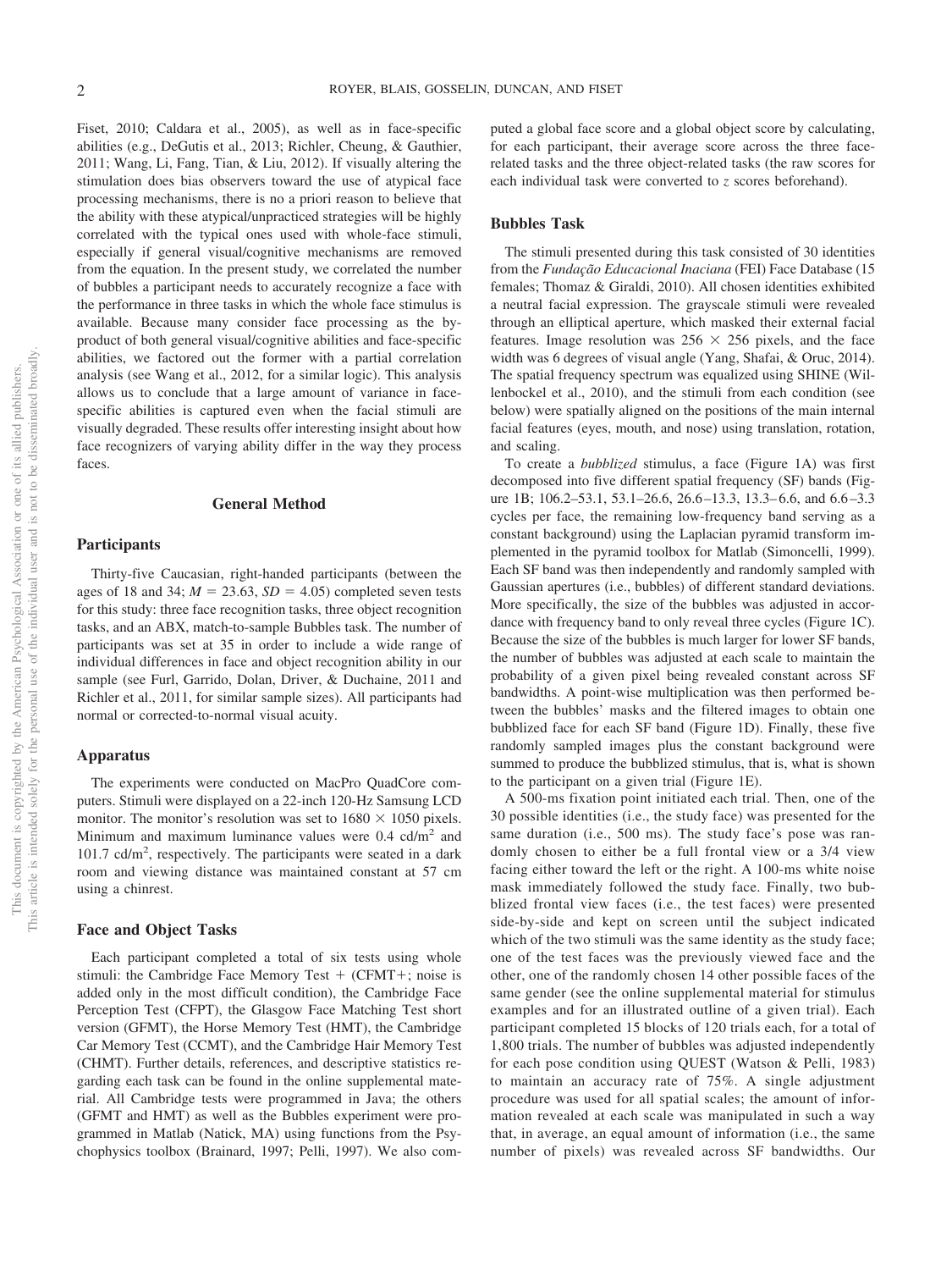

*Figure 1.* Creation of the bubblized stimulus using an exemplar from the FEI Face Database (Thomaz & Giraldi, 2010). The original stimulus (A) is filtered into the five spatial frequency bands in B. In each band, a number of randomly positioned Gaussian apertures puncture a homogeneous black field (C). Applying the punctured masks to the filtered stimulus reveals the information in each band (D). This spatially filtered information is then summed, producing a bubblized stimulus (E).

index of performance was the number of bubbles that the participant required to maintain accuracy at 75%: the lower this index, the better the performance.

#### **Results and Discussion**

A repeated-measures analysis of variance determined that the number of bubbles significantly differed across pose conditions,  $F(2, 34) = 78.48$ ,  $p < .0001$ . Bonferroni-corrected paired-sample *t* tests revealed that the easiest condition was the full frontal view, *M* = 79.79, 95% confidence interval (CI) [69.72, 89.85]; *SD* = 29.29, followed by the right  $3/4$  view  $(M = 111.08, 95\%$  CI [97.67, 124.50];  $SD = 39.04$ ),  $t(34)_{front-right} = -10.09$ ,  $p < .0001$ ,  $d = -0.91$ , and the left 3/4 view ( $M = 126.75$ , 95% CI [110.20, 143.30]; *SD* = 48.18),  $t(34)_{\text{right-left}}$  = -4.75,  $p$  = .0001;  $d = -.36$ . A left-eye bias has been observed in many studies investigating perceptual face recognition strategies (e.g., Vinette, Gosselin, & Schyns, 2004); it is thus possible that the 3/4 left condition was the most difficult simply because this pose partially occludes the left side of the face.

Next, we measured the strength of the association between the global face score and the performance in the last completed block of our Bubbles task. The correlations were strong when averaging across viewpoint conditions ( $r_{all} = -.79$ ,  $p < .0001$ ; Figure 2) as well as in each individual condition ( $r_{\text{front}} = -.77$ ;  $r_{\text{right}} = -.80$ ;  $r_{\text{left}} = -.72$ ; all  $ps < .0001$ ).

Seeing as the correlation between two measures is limited by their reliability, we computed Cronbach's alpha for our face recognition tests in order to determine the upper bound correlation between these measures and our bubbles task. Based on our data, the combined alpha for the CFMT, CFPT and GFMT is .87. However, it is not as straightforward to compute Cronbach's alpha

for the bubbles task, because the number of bubbles on a given trial is the result of a continuous optimization process, and cannot be expressed as the sum of a set of subcomponents. We thus estimated the reliability of the bubbles task by correlating the number of bubbles at the last trial of the 7th block with the number of bubbles at the last trial of the last block  $(r = .95, p < .0001)$ . We performed the correlation on such distant trials to ensure that the number of bubbles had been adjusted on a reasonable amount of trials in order for individual differences to emerge. Considering that the upper-bound correlation between two tests is defined as



*Figure 2.* Correlation between individual face recognition ability as measured with the global face score (see General Method) and the mean number of bubbles in the last completed block of our Bubbles task  $(r = -0.79, p < .0001).$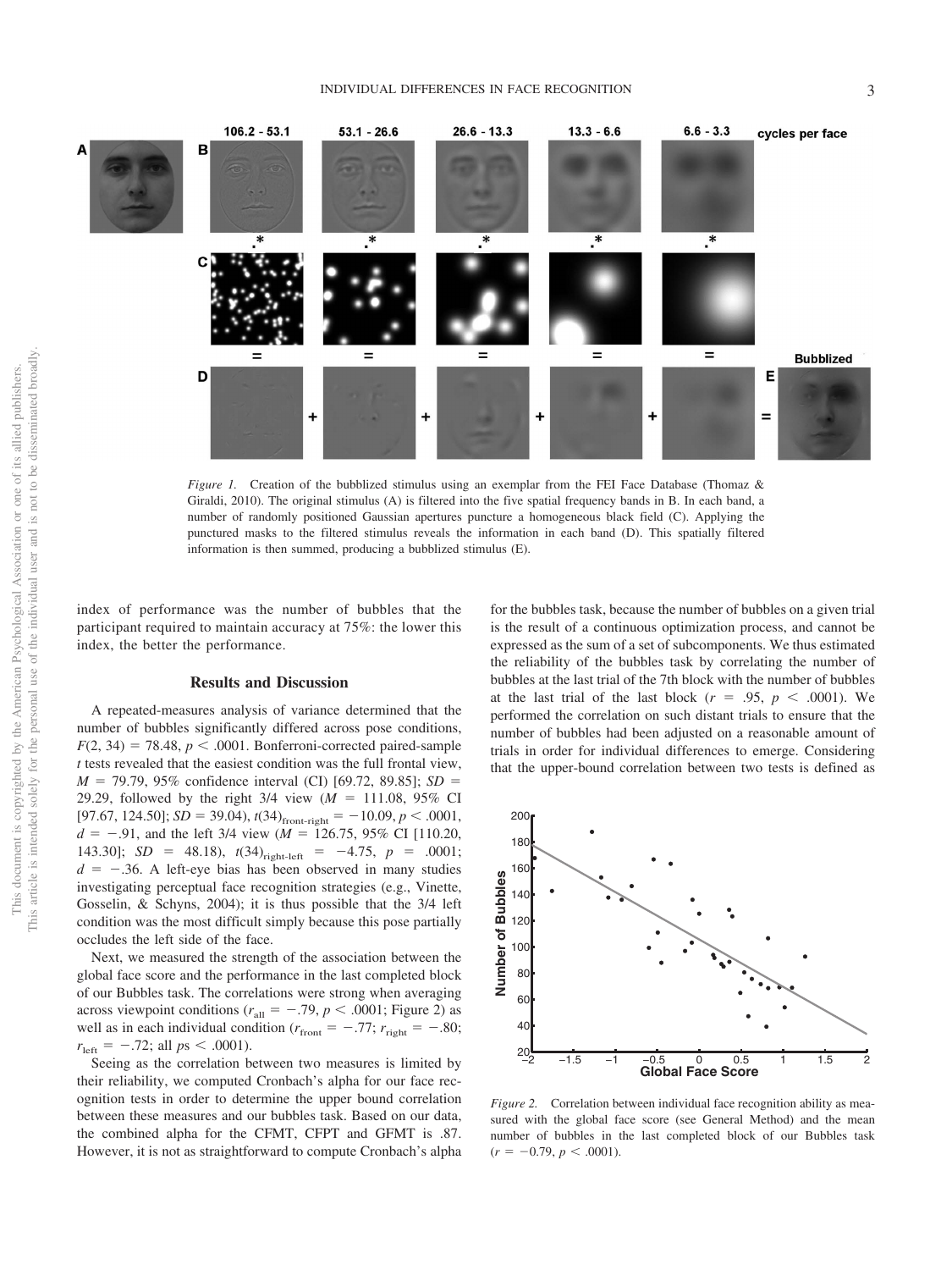the square root of the product of the reliabilities of both measures (Nunnally, 1970), the maximum correlation we could have obtained with our data is  $-.91$ . Thus, the amount of information required by each participant to accurately recognize faces explains 62% of the variance (out of a possible 83%) in individual face processing ability.

Most important, the correlations between the global face score and performance in our Bubbles task remained strong, though modestly lower, even when factoring out the global object score  $(r_{\text{partial,all}} = -.72, p < .0001)$ . Even considering an individual's more general visual abilities, which are common to both face and object recognition, individual performance with Bubbles is still highly correlated with face processing ability. It is interesting to note that the partial correlation remains strong for each condition in the Bubbles task ( $r_{\text{partial,front}} = -.71$ ;  $r_{\text{partial,left}} = -.66$ ;  $r_{\text{partial, right}} = -.74$ ; all  $ps < .0001$ ), meaning that our participants' ability to use a purely image-based recognition strategy cannot explain the present results.

We also submitted the data obtained on the six face and object recognition tests to a principal components analysis (PCA) of the correlation matrix with varimax rotation of the resulting eigenvector components. We retained the first two factors in our analyses (eigenvalues  $>1$ ) and computed our participants' factor scores on these two factors. The three face recognition tests mostly loaded on the first factor (.74 for the CFMT+, .85 for the CFPT, and .69 for the GFMT), and the object recognition tests mostly loaded on the second (.67 for the HMT and .73 for the CCMT; however, the CHMT mostly loads on the first factor at .74). In line with our previous correlational analyses, we obtained a very high correlation between the average number of bubbles across all conditions and the individual scores on the first factor  $(r<sub>all</sub> = -.78, p <$ .0001), but not on the second factor  $(r_{all} = -.19, ns)$ .

#### **Conclusion**

Many researchers assume that upright faces are processed as a indissociable whole; it is this particular type of processing mechanism that would make faces a "special" stimulus category, as it would mean they are processed in a qualitatively distinct manner than other object categories. It is also assumed that natural 'expert' face-specific processing requires access to the whole face stimulus. This implies that methods hiding large portions of the face, such as Bubbles, may disrupt natural face processing by biasing the observer toward an atypical recognition strategy. If this is the case, then we should not expect the best face-recognizers to better use this unnatural strategy; we directly tested this question using an individual differences approach. We measured the strength of the association between whole face recognition abilities and the performance during a Bubbles match-to-sample task and show a strong correlation between these two measures. It is important to note that even when general visual/cognitive abilities are factored out, the correlation remains strong and significant. In short, our main conclusion is the following: Individual differences in face processing ability do not require the whole face stimulus.

Our results bring an interesting perspective on the mechanisms by which the best recognizers process faces; indeed, these individuals need less visual information to identify a face at a given level of accuracy. It is possible that the best face-recognizers possess the most detailed visual representation of the faces they encounter, and even a very small amount of information is sufficient for the reactivation of these representations. On the other hand, the least skillful observers require considerably more information in order to activate their facial representations, and may even practically need the whole face stimulus to appropriately complete this task (see Figure S2 in the supplemental materials available online). This may explain why superrecognizers (Russell, Duchaine, & Nakayama, 2009) are able to recognize people that they have not seen for an extent period of time. Because their facial representations are extremely clear, any correlation with a portion of the face stimulus would be sufficient to activate its representation, even years later. In this sense, the best face recognizers would be less affected by noisy identification conditions possibly due to the precision and flexibility of their representations of faces. This flexibility could generalize to variations in stimulus pose, lighting, facial expression, and so forth as seen, for instance, in the most difficult condition of the CFMT+.

We have shown that more than 50% of the observed variance in face-specific processing abilities is captured by a very simple measure: the number of bubbles (i.e., quantity of information) required to maintain a given level of performance. Thus, if it is holistic processing that determines the differences in face recognition performance (DeGutis et al., 2013; Richler et al., 2011; Wang et al., 2012; but see Konar, Bennett, & Sekuler, 2010), this mechanism must be thought as quite insensitive to the visual impoverishment of the face stimulus and as coming into play at the representational level (see Rossion & Boremance, 2008 for a similar proposal).

#### **References**

- Adolphs, R., Gosselin, F., Buchanan, T. W., Tranel, D., Schyns, P., & Damasio, A. R. (2005, January 6). A mechanism for impaired fear recognition after amygdala damage. *Nature, 433,* 68 –72. http://dx.doi .org/10.1038/nature03086
- Brainard, D. H. (1997). The psychophysics toolbox. *Spatial Vision, 10,* 433– 436. http://dx.doi.org/10.1163/156856897X00357
- Butler, S., Blais, C., Gosselin, F., Bub, D., & Fiset, D. (2010). Recognizing famous people. *Attention, Perception, & Psychophysics, 72,* 1444 –1449. http://dx.doi.org/10.3758/APP.72.6.1444
- Caldara, R., Rossion, B., Mayer, E., Smith, M., Gosselin, F., & Schyns, P. G. (2005). Does prosopagnosia take the eyes out from faces? Evidence for a defect in the use of diagnostic facial information following brain damage. *Journal of Cognitive Neuroscience, 17,* 1652–1666. http://dx.doi.org/10.1162/089892905774597254
- DeGutis, J., Wilmer, J., Mercado, R. J., & Cohan, S. (2013). Using regression to measure holistic face processing reveals a strong link with face recognition ability. *Cognition, 126,* 87–100. http://dx.doi.org/ 10.1016/j.cognition.2012.09.004
- Farah, M. J., Wilson, K. D., Drain, M., & Tanaka, J. N. (1998). What is "special" about face perception? *Psychological Review, 105,* 482– 498. http://dx.doi.org/10.1037/0033-295X.105.3.482
- Furl, N., Garrido, L., Dolan, R. J., Driver, J., & Duchaine, B. (2011). Fusiform gyrus face selectivity relates to individual differences in facial recognition ability. *Journal of Cognitive Neuroscience, 23,* 1723–1740. http://dx.doi.org/10.1162/jocn.2010.21545
- Goffaux, V., & Rossion, B. (2006). Faces are "spatial"—Holistic face perception is supported by low spatial frequencies. *Journal of Experimental Psychology: Human Perception and Performance, 32,* 1023– 1039. http://dx.doi.org/10.1037/0096-1523.32.4.1023